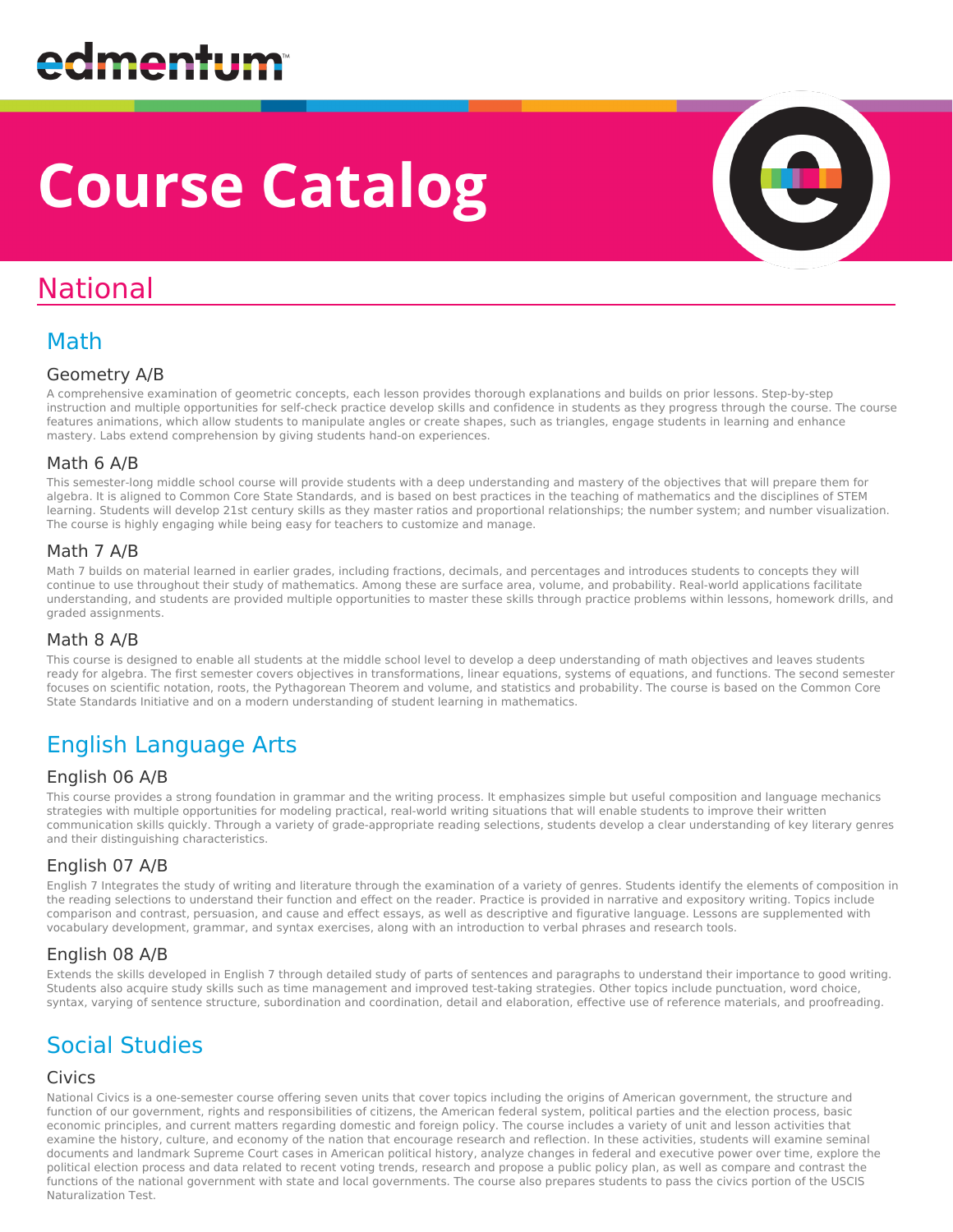# **Course Catalog**



#### Contemporary World A/B

The Contemporary World is a year-long course designed to strengthen learners' knowledge about the modern world. Multimedia tools including custom videos as well as videos from the BBC, custom maps, and interactive timelines will help engage learners as they complete this course. Learners will explore the importance of geography, the influence of culture, and the relationship humans have with the physical environment. They will also focus on the responsibility of citizens, democracy in the United States, U.S. legal systems, and the U.S. economy. Ultimately, learners will complete this course as global citizens with an understanding of how to help and better their community and the world.

#### Middle School U.S. History A/B

In Middle School U.S. History, learners will explore historical American events with the help of innovative videos, timelines, and interactive maps and images. The course covers colonial America through the Reconstruction period. Learners will develop historical thinking and geography skills, which they will use throughout the course to heighten their understanding of the material. Specific topics of study include the U.S. Constitution, the administrations of George Washington and John Adams, the War of 1812, and the Civil War.

#### Middle School World History A/B

In Middle School World History, learners will study major historical world events from early human societies through to the present day. Multimedia tools including custom videos as well as videos from the BBC, custom maps, and interactive timelines will help engage learners as they complete this year-long course. They will explore the development of early humans and early civilizations. They will be introduced to the origins of major world religions, such as Hinduism and Buddhism. Also, learners will study the medieval period. Historical thinking and geography skills will be taught and utilized throughout the course.

#### World Geography A/B

In an increasingly interconnected world, equipping students to develop a better understanding of our global neighbors is critical to ensuring that they are college and career ready. These semester-long courses empower students to increase their knowledge of the world in which they live and how its diverse geographies shape the international community. Semester A units begin with an overview of the physical world and the tools necessary to exploring it effectively. Subsequent units survey each continent and its physical characteristics and engage students and encourage them to develop a global perspective.

### Science

#### Earth and Space Science A/B A

This inquiry- and lab-based course is designed to support modern science curriculum and teaching practices. It robustly meets NGSS learning standards associated with middle school Earth and space science. Content topics include Earth and space systems and interactions, the history of the Earth, the Earth's systems, weather and climate, climate change, and human impacts on the Earth.

Each lesson includes one or more inquiry-based activities that can be performed online within the context of the lesson. In addition, the course includes a significant number of hands-on lab activities. Approximately 40% of student time in this course is devoted to true lab experiences, as defined by the [National Research Council \(2006, p. 3\)](http://redirect.platoweb.com/356020).

Lab materials note: All hands-on labs employ relatively-common household materials. Please refer to the Student Syllabus or Teacher's Guide for details on lab materials.

#### Life Science A/B A

This inquiry- and lab-based course is designed to support modern science curriculum and teaching practices. It robustly meets NGSS learning standards associated with middle school life science. Content topics include cells and human body systems, structure and functions of living organisms, genes and adaptations, evolution, energy flow in ecosystems, and interdependence of ecosystems.

Each lesson includes one or more inquiry-based activities that can be performed online within the context of the lesson. In addition, the course includes a significant number of hands-on lab activities. Approximately 40% of student time in this course is devoted to true lab experiences, as defined by the [National Research Council \(2006, p. 3\)](http://redirect.platoweb.com/356020).

Lab materials note: All hands-on labs employ relatively-common household materials. Please refer to the Student Syllabus or Teacher's Guide for details on lab materials.

#### Physical Science A/B A

This inquiry- and lab-based course is designed to support modern science curriculum and teaching practices. It robustly meets NGSS learning standards associated with middle school physical science. Content topics include structure and properties of matter, chemical reactions, forces and motion, force fields, energy, and waves.

Each lesson includes one or more inquiry-based activities that can be performed online within the context of the lesson. In addition, the course includes a significant number of hands-on lab activities. Approximately 40% of student time in this course is devoted to true lab experiences, as defined by the [National Research Council \(2006, p. 3\)](http://redirect.platoweb.com/356020).

**Lab materials note:** All hands-on labs employ relatively-common household materials. Please refer to the Student Syllabus or Teacher's Guide for details on lab materials.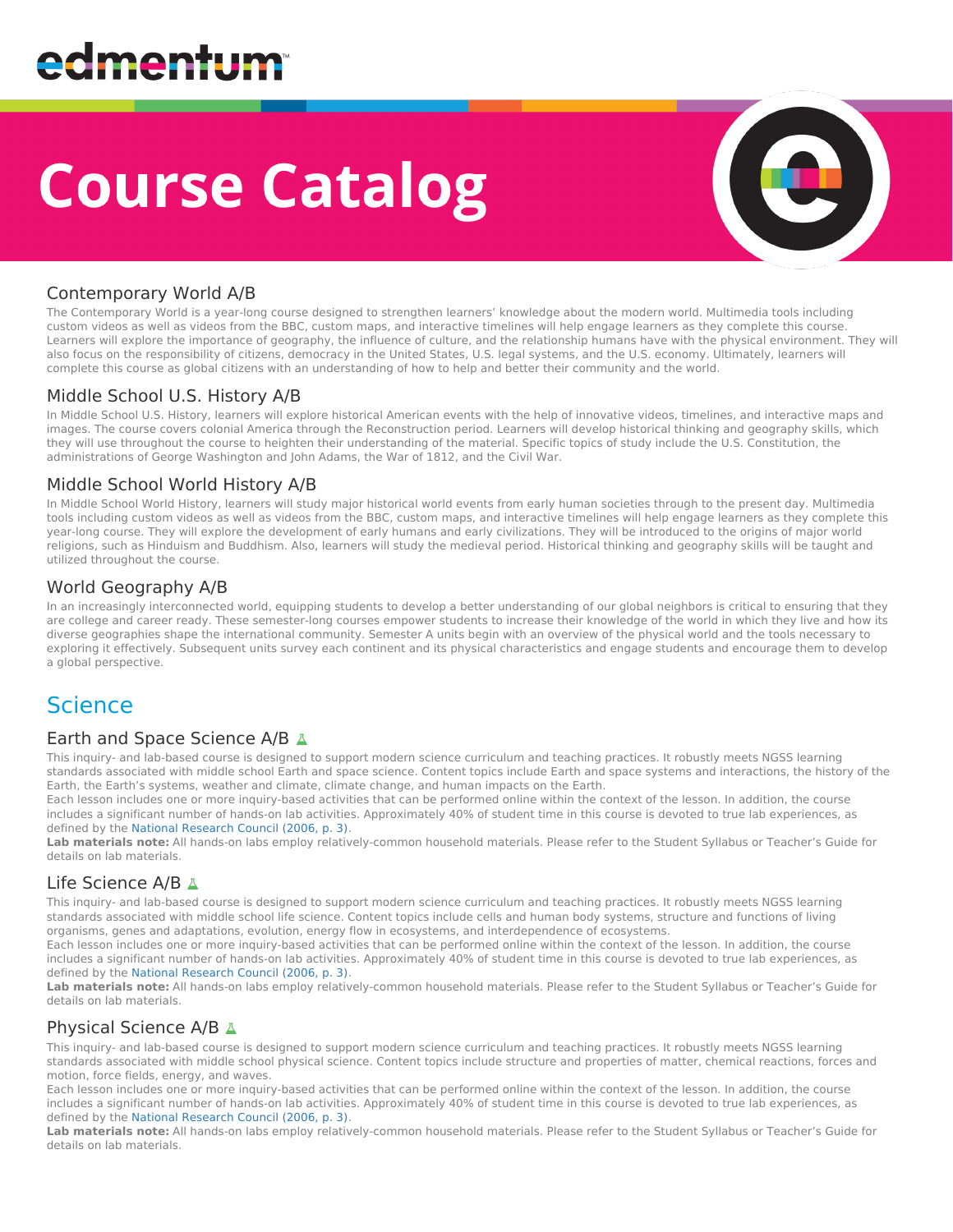# **Course Catalog**



#### Science 6 A/B

This inquiry- and lab-based course is designed to support modern science curriculum and teaching practices. It robustly meets NGSS learning standards associated with a sixth-grade integrated science course (NGSS [Appendix](http://redirect.platoweb.com/356614) K: Modified Conceptual Progression Model, p. 19), focusing on basic physical science, Earth and space science, and ecosystems. Content topics include structure and properties of matter, forces and motion, the Earth and space, the history of the Earth, the interdependence of ecosystems, and weather and climate.

Each lesson includes one or more inquiry-based activities that can be performed online within the context of the lesson. In addition, the course includes a significant number of hands-on lab activities. Approximately 40% of student time in this course is devoted to true lab experiences, as defined by the National [Research](http://redirect.platoweb.com/356020) Council (2006, p. 3).

Lab materials note: All hands-on labs employ relatively-common household materials. Please refer to the Student Syllabus or Teacher's Guide for details on lab materials.

#### Science 6 with Virtual Labs A/B A

Science 6 with Virtual Labs is an integrated science course based on the Next [Generation](http://redirect.platoweb.com/354132) Science Standards (NGSS). The content covers all three dimensions incorporated by NGSS: [disciplinary](http://redirect.platoweb.com/358785) core ideas, science and [engineering](http://redirect.platoweb.com/354115) practices , and [crosscutting](http://redirect.platoweb.com/354116) concepts. The course robustly meets NGSS learning standards associated with sixth-grade integrated science (NGSS [Appendix](http://redirect.platoweb.com/356614) K: Revised Conceptual Progressions Model, p. 19). Semester A focuses on basic physical science and earth and space science. Semester B focuses on the history of the Earth, ecosystems, and weather and climate.

In this course, students complete teacher-graded labs in the Course Activities and Unit Activities. This version of Science 6 has been designed so that all labs are virtual. Students will still be able to plan and execute investigations through carefully designed simulations and videos. They will also be able to design experimental setups and analyze data and visuals derived from real-world experiments.

#### Science 7 A/B  $\Delta$

This inquiry- and lab-based course is designed to support modern science curriculum and teaching practices. It robustly meets NGSS learning standards associated with a seventh-grade integrated science course (NGSS [Appendix](http://redirect.platoweb.com/356614) K: Modified Conceptual Progression Model, p. 19), focusing on cells, the life cycle, nutrition, chemical reactions, force fields, and energy. Content topics include cells and human body systems, the life cycle, nutrition and energy, chemical reactions, force fields, and energy.

Each lesson includes one or more inquiry-based activities that can be performed online within the context of the lesson. In addition, the course includes a significant number of hands-on lab activities. Approximately 40% of student time in this course is devoted to true lab experiences, as defined by the National [Research](http://redirect.platoweb.com/356020) Council (2006, p. 3).

**Lab materials note:** All hands-on labs employ relatively-common household materials. Please refer to the Student Syllabus or Teacher's Guide for details on lab materials.

#### Science 7 with Virtual Labs A/B A

Science 7 with Virtual Labs is an integrated science course based on the Next [Generation](http://redirect.platoweb.com/354132) Science Standards (NGSS). The content covers all three dimensions incorporated by NGSS: [disciplinary](http://redirect.platoweb.com/358785) core ideas, science and [engineering](http://redirect.platoweb.com/354115) practices , and [crosscutting](http://redirect.platoweb.com/354116) concepts. The course robustly meets NGSS learning standards associated with seventh-grade integrated science (NGSS [Appendix](http://redirect.platoweb.com/356614) K: Revised Conceptual Progressions Model, p. 19). Semester A focuses on cells, the life cycle, and nutrition. Semester B focuses on chemical reactions, force fields, and energy. In this course, students complete teacher-graded labs in the Course Activities and Unit Activities. This version of Science 7 has been designed so that all

labs are virtual. Students will still be able to plan and execute investigations through carefully designed simulations and videos. They will also be able to design experimental setups and analyze data and visuals derived from real-world experiments.

#### Science 8 A/B

This inquiry- and lab-based course is designed to support modern science curriculum and teaching practices. It robustly meets NGSS learning standards associated with an eighth-grade integrated science course (NGSS [Appendix](http://redirect.platoweb.com/356614) K: Modified Conceptual Progression Model, p. 19). Content topics include genes and adaptations, evolution, energy and the Earth, the Earth's changing climate, waves, and technology and human impacts on the Earth. Each lesson includes one or more inquiry-based activities that can be performed online within the context of the lesson. In addition, the course includes a significant number of hands-on lab activities. Approximately 40% of student time in this course is devoted to true lab experiences, as defined by the National [Research](http://redirect.platoweb.com/356020) Council (2006, p. 3).

Lab materials note: All hands-on labs employ relatively-common household materials. Please refer to the Student Syllabus or Teacher's Guide for details on lab materials.

#### Science 8 with Virtual Labs A/B A

Science 8 with Virtual Labs is an integrated science course based on the Next [Generation](http://redirect.platoweb.com/354132) Science Standards (NGSS). The content covers all three dimensions incorporated by NGSS: [disciplinary](http://redirect.platoweb.com/358785) core ideas, science and [engineering](http://redirect.platoweb.com/354115) practices , and [crosscutting](http://redirect.platoweb.com/354116) concepts. The course robustly meets NGSS learning standards associated with eighth-grade integrated science (NGSS [Appendix](http://redirect.platoweb.com/356614) K: Revised Conceptual Progressions Model, p. 19). Semester A focuses on genes, evolution, and the Earth's energy. Semester B focuses on Earth's changing climate, waves, and human impact on the Earth.

In this course, students complete teacher-graded labs in the Course Activities and Unit Activities. This version of Science 8 has been designed so that all labs are virtual. Students will still be able to plan and execute investigations through carefully designed simulations and videos. They will also be able to design experimental setups and analyze data and visuals derived from real-world experiments.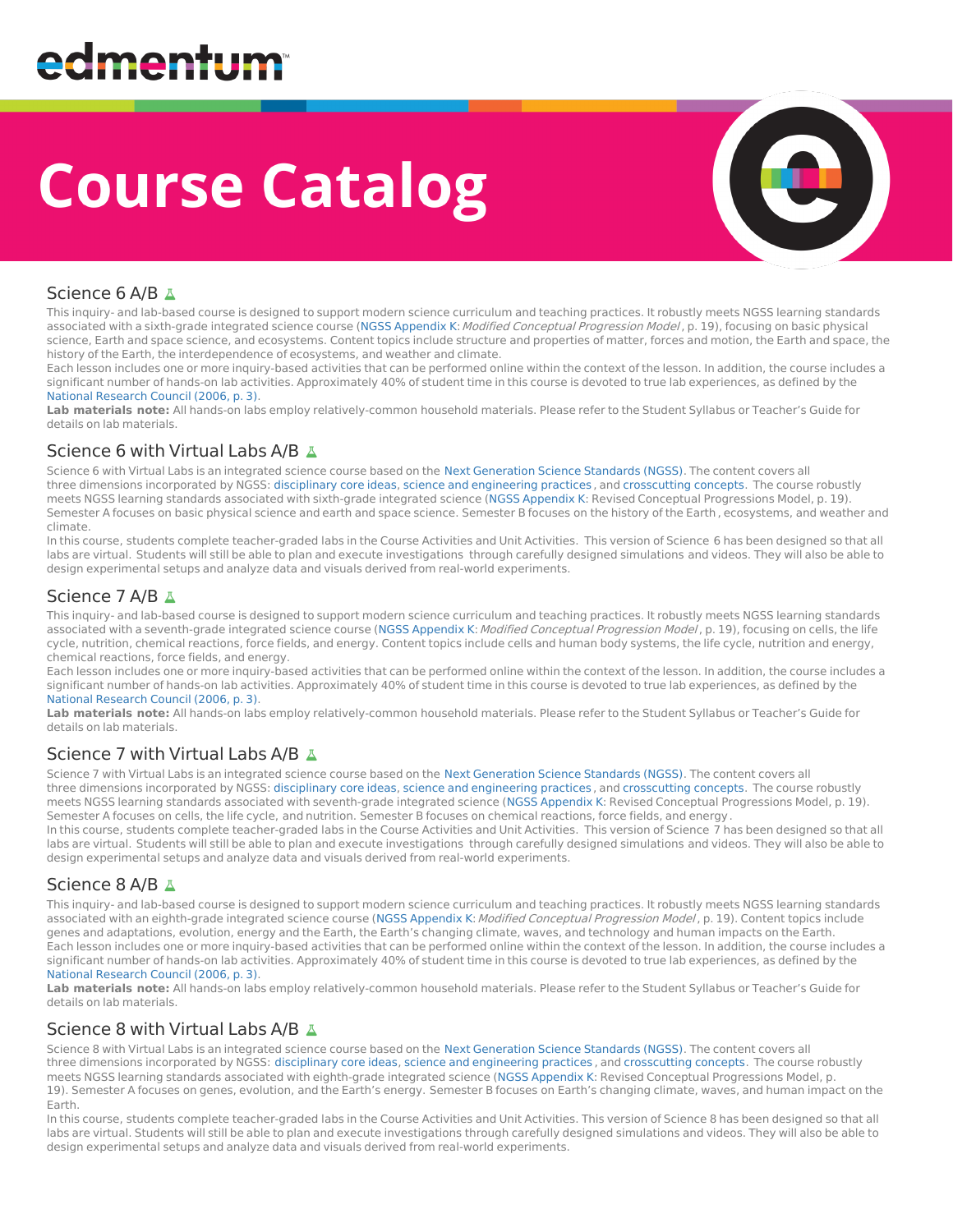# **Course Catalog**



### Health & Fitness

#### Family & Consumer Science

Family & Consumer Science prepares students with a variety of skills for independent or family living. Topics covered include child care, home maintenance, food preparation, money management, medical management, clothing care, and more. They also focus on household, personal, and consumer health and safety. In addition, students learn goal setting and decision-making skills, as well as explore possible career options.

#### Family Living & Healthy Relationships

In this course, students examine the family unit and characteristics of healthy and unhealthy relationships at different phases of life-- including information on self- discovery, family, friendships, dating and abstinence, marriage, pregnancy, and parenthood. Students learn about the life cycle and the different stages of development from infancy to adulthood. They also focus on a variety of skills to improve relationships and family living, including coping skills, communication skills, refusal skills, babysitting, parenting, and healthy living and disease prevention habits.

#### Fitness Basics 1

This course provides students with a basic understanding of fitness and nutrition. Students will learn about exercise safety, team and individual sports, nutrition, and the importance of staying active throughout t heir lifetime. Students conduct fitness assessments, set goals, develop their own fitness program, and participate in weekly physical activity.

#### Fitness Basics 2

This course provides students with a basic understanding of fitness and nutrition. Students will learn about exercise safety, team and individual sports, nutrition, and the importance of staying active throughout their lifetime. Students conduct fitness assessments and participate in weekly physical activity.

#### Health Careers

In this course, students explore a variety of career options related to the health care field, including medicine, nursing, physical therapy, pharmacy, dental careers, sports medicine, personal training, social work, psychology, and more. Students will learn about various options within each field, what each of these jobs entails, and the education and knowledge required to be successful. In addition, they will focus on basic job skills and information that would aid them in health care and other career paths.

#### Intro to Group Sports 1

This course provides students with an overview of group sports. Students learn about a variety of sports, and an in-depth study of soccer of basketball. Students learn not only the history, rules, and guidelines of each sport, but practice specific skills related to each sport. Students also learn about game strategy and the benefits of sports. In addition, students study elements of personal fitness, goal setting, sport safety, and sports nutrition. Students conduct a pre- and post-fitness assessment, as well as participate in regular weekly physical activity.

#### Intro to Group Sports 2

This course provides students with an overview of group sports. Students learn about a variety of sports and do an in-depth study of baseball/softball, and volleyball. Students learn the history, rules, and guidelines of each sport, as well as practice specific skills related to each sport. Students also learn about sportsmanship and teamwork. In addition, students study elements of personal fitness, goal setting, sport safety, and sports nutrition. Students conduct a pre- and post-fitness assessment, as well as participate in regular weekly physical activity.

#### Intro to Individual Sports 1

This course provides students with an overview of individual sports. Students learn about a variety of sports, yet do an in-depth study of running, walking, strength training, yoga, Pilates, dance, water sports, and cross- training. Students learn the history, rules, and guidelines of each sport, and practice specific skills related to each sport. Students also learn about the components of fitness, FITT principles, benefits of fitness, safety and technique, and good nutrition. Students conduct fitness assessments and participate in weekly physical activity.

#### Intro to Individual Sports 2

This course provides students with an overview of individual sports. Students learn about a variety of sports, yet do an in-depth study of running, walking, strength training, yoga, Pilates, dance, water sports, and cross- training. Students learn the history, rules, and guidelines of each sport, and practice specific skills related to each sport. Students also learn about the components of fitness, FITT principles, benefits of fitness, safety and technique, and good nutrition. Students conduct fitness assessments and participate in weekly physical activity.

#### Middle School Health

Middle School Health aids students in creating a foundation of personal health. Beginning with properly defining health, this course then builds upon basic health practices to emphasize the importance of balance. Attention is given to each of the six dimensions of wellness; namely, physical, intellectual, emotional, spiritual, social, and environmental. Students are taught the skills necessary to improve every aspect of health. They are also encouraged to reflect upon their own personal wellness each week.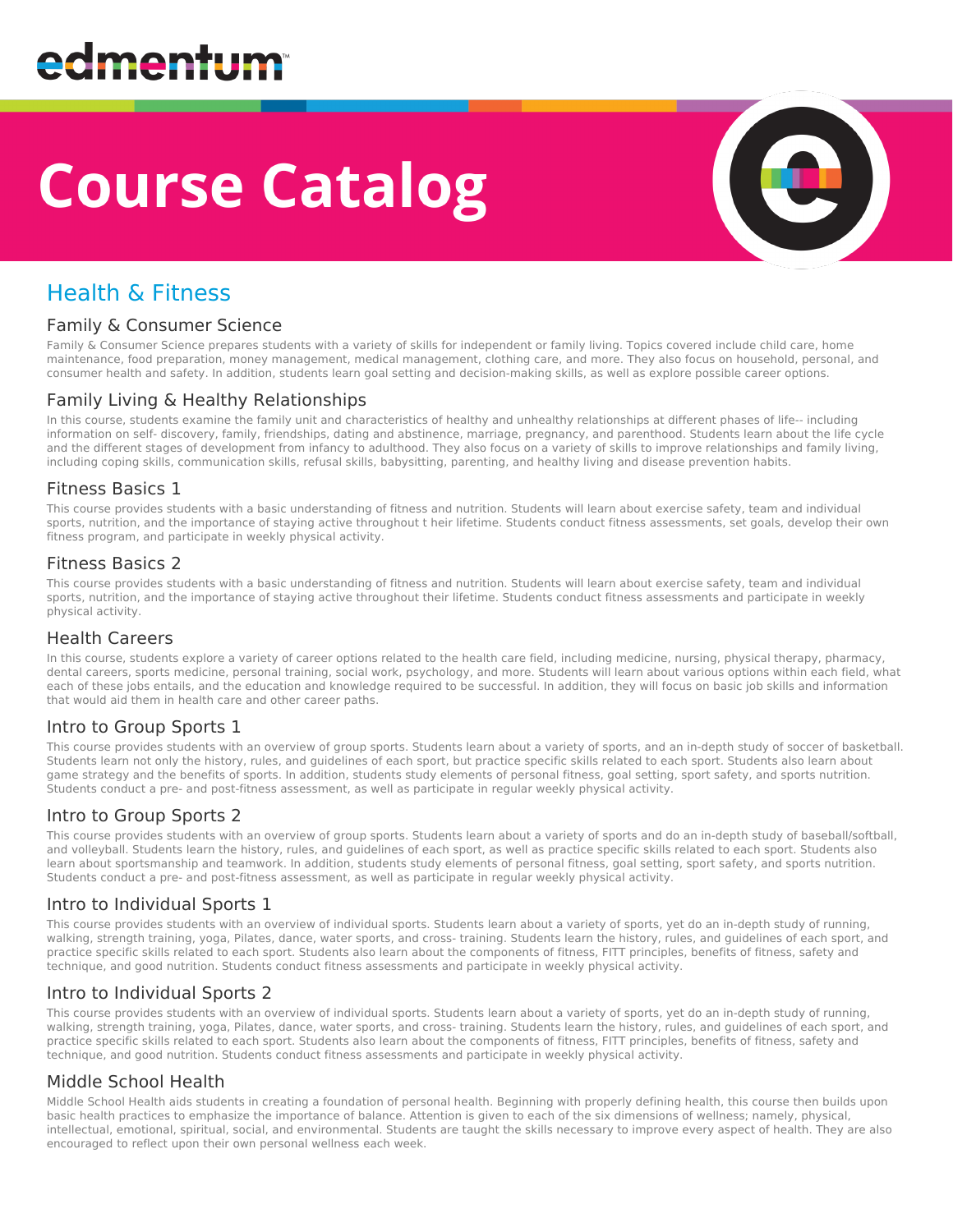# **Course Catalog**



### Middle School Electives

#### Learning in a Digital World: Strategies for Success

The digital world seems to change every day, and touch more of our lives. We use technology to communicate with friends and family, find neverending entertainment options, follow our favorite sports teams and fashion trends, and do our school work. In Learning in a Digital World you will get the tools to navigate this exciting and always changing world. Learn about real-world issues and how to solve real-world problems through interactive and hands-on assignments. Discover what it means to be a responsible digital citizen, expand your digital literacy, and become a successful online student. Consider the best ways to find, create, and share information, learn to maximize information and communication technologies, and explore digital content creation, from emails and blogs to social media, videos, and podcasts.

#### Middle School 2D Studio Art

Close your eyes and imagine you're standing in an art studio—the smell of paint, the heat of the kiln, and the infinite creative possibilities that linger in the air. This is where art is born, and in 2D Studio Art, you'll learn how to bring your art visions to life. Whatever medium you prefer—painting, drawing, photography—this course will teach you the design elements and principles needed to create a work of art, explore your artistic inspirations, travel back in time to look at art in different cultures, and gain insight about the art of critiquing. If you've ever dreamed about making a living as an artist, this course will give you the tools and background that you need to turn those dreams into a reality!

#### Middle School Career Exploration 1

How do you pick a career path when you're not sure what's even out there? This course allows you to begin exploring options in fields such as teaching, business, government, hospitality, health science, IT, and more! You'll align your interests, wants, and needs to career possibilities, including the required education for each. Let's find a pathway that works for you.

#### Middle School Career Exploration 2

Imagine that it's 20 years from now. What career do you see yourself in? What do you imagine that you'll be doing? Will you be fighting forest fires or engineering the next rocket into space? With all the careers available, it can be difficult to narrow them down. In Middle School Career Exploration 2 we'll explore more careers and see what it takes to succeed. You'll learn more about what steps are needed to prepare for your career and how to compare the pros and cons of different career choices. Finally, you'll get the chance to try out parts of different careers to see if you're a perfect fit!

#### Middle School Coding 1a

Do you find yourself wondering how your favorite apps, websites, and games were made? Maybe you want to try building your own. Well, now you can! In Middle School Coding 1a, you will get an introduction to the basics of computer science, HTML, CSS, JavaScript, and Python. You'll leave the course with a portfolio of work you can show off.

#### Middle School Coding 1b

Let's take the coding skills you learned in the previous course to the next level! You'll expand your knowledge with Advanced Python, HTML, and JavaScript. You'll further build out your portfolio and start thinking about a career in the fast-growing IT field.

#### Middle School Digital Art and Design

There are so many different types of art in this world—fine art, classical art, visual art—but the impact of digital art and design is all around us, often in ways that you probably aren't even aware of! After taking Digital Art and Design, you'll enjoy a deeper understanding and appreciation for all things digital as you explore this special genre of art found in everything from advertising to animation to photography and beyond. In this course, you'll learn about the evolution of art, the basic principles of art and design, and the role of art in politics and society. Additionally, you will actually create your own digital art and make it come alive. Give your creative side a boost with this Digital Art and Design course!

#### Middle School Exploring Health Science

Where do healthcare workers spend their days? What do they really do? From cruise ships to sports arenas, you can find healthcare workers in many places that you might not expect. Explore this field, including what it would be like to work in a medical lab. Learn what it takes to keep you and your patients safe, and begin to learn about the human body and basic first-aid.

#### Middle School Exploring Information Technology

Are you interested in creating a website or app, or managing various technology solutions, but not sure where to start? If so, then it's time to explore the different career options available to you in IT and learn the foundations of IT to get you started. Examine various IT pathways of web and digital communications, information and support services, network systems, and programming and software development. Let's investigate which career pathway is right for you!

#### Middle School Exploring Music

What comes to mind when you hear the word 'music'? Do you think about your favorite band or artist? Do you think about instruments and scales and chords? The word 'music' means something different to everyone. This is why in Exploring Music there is a little bit of something for everyone! You will learn about how we hear music and how music affects our lives. You will explore important elements of music like rhythm, pitch, and harmony, as well as different musical genres. You will discover more about your singing voice and musical instruments and composition while taking in the history and culture of music over the years. Tune up your understanding and appreciation for all things music by signing up for this course!